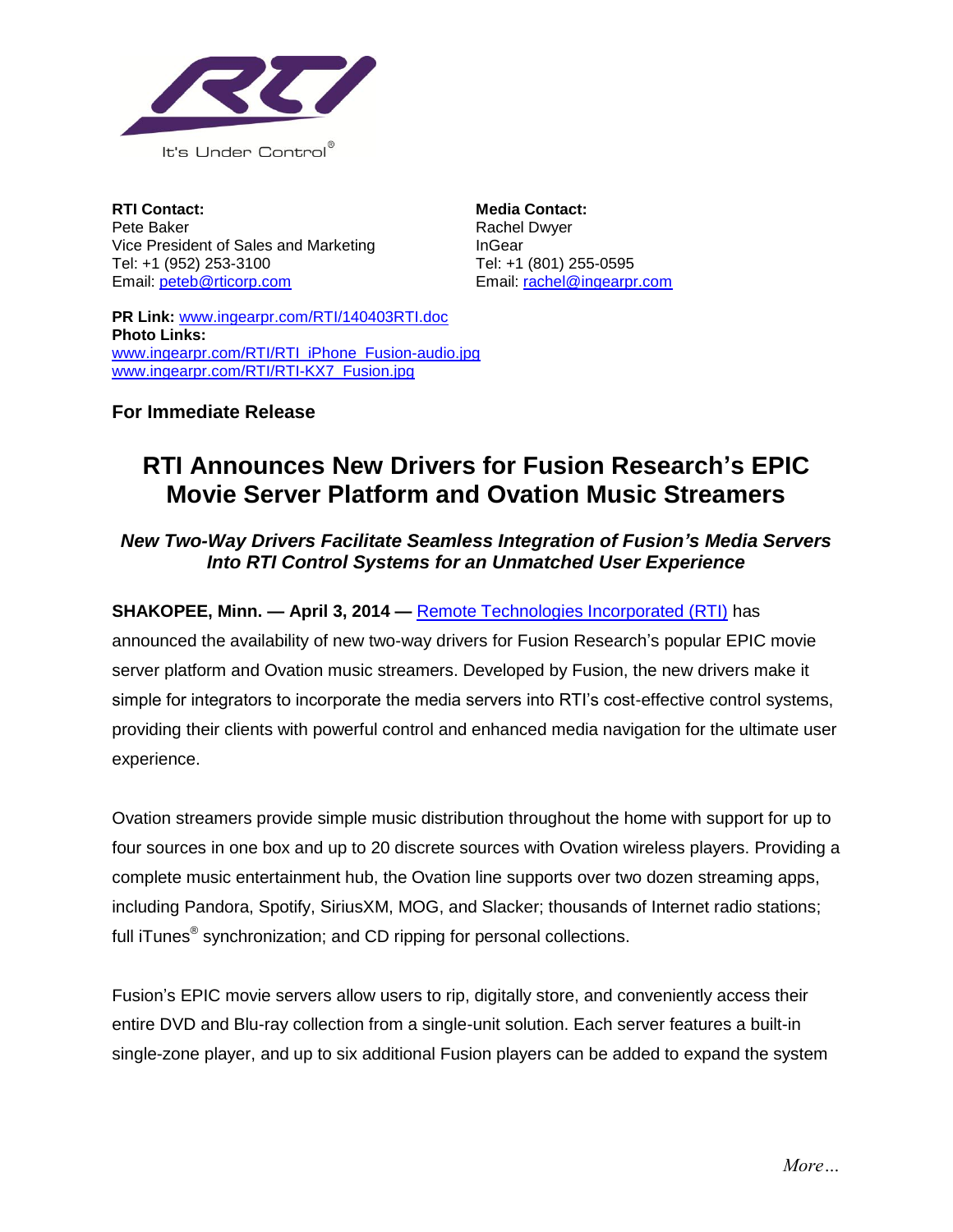to independent zones throughout the home. A commercial server is also available for expansion to up to 40 zones.

With the new Fusion two-way drivers, users have an intuitive control interface that allows them to browse through their media easily, while viewing cover art as well as song and movie metadata, right on their RTI controller. The control experience is further enhanced with the RTI control system, which allows the end user to select the location they want to play music and movies in, control the volume, and make adjustments to any other electronic systems in the home or commercial facility — all without having to switch user interfaces.

"We've been receiving requests for tighter integration with the RTI control platform for some time," said Joseph Storm, CEO of Fusion Research. "By working directly with the RTI team, we've answered the call with drivers that offer installers seamless integration of our media servers into RTI systems, while providing their customers with an unparalleled control experience."

"Media servers are becoming an integral part of today's home entertainment system, and we are working hard to expand our offering of two-way drivers to help our dealers meet this demand," said Pete Baker, vice president of sales and marketing for RTI. "We are very excited to add Fusion's popular line of products to our growing list, making it easier than ever for installers to put their customers' complete entertainment world right at their fingertips."

The Fusion drivers are compatible with all XP control processors. Using the latest version of RTI's award-winning Integration Designer® programming software, installers can easily provide their clients with a completely customized, intuitive control experience, in a drag-and-drop programming environment.

The drivers for the EPIC movie server platform and Ovation music streamers are available now on the Fusion website at<http://fusionrd.com/rti.html> and on RTI's website at [www.rticorp.com](../../../Local%20Settings/Temporary%20Internet%20Files/Content.Outlook/N4ZB7ECB/www.rticorp.com) in the Driver Store.

*# # #*